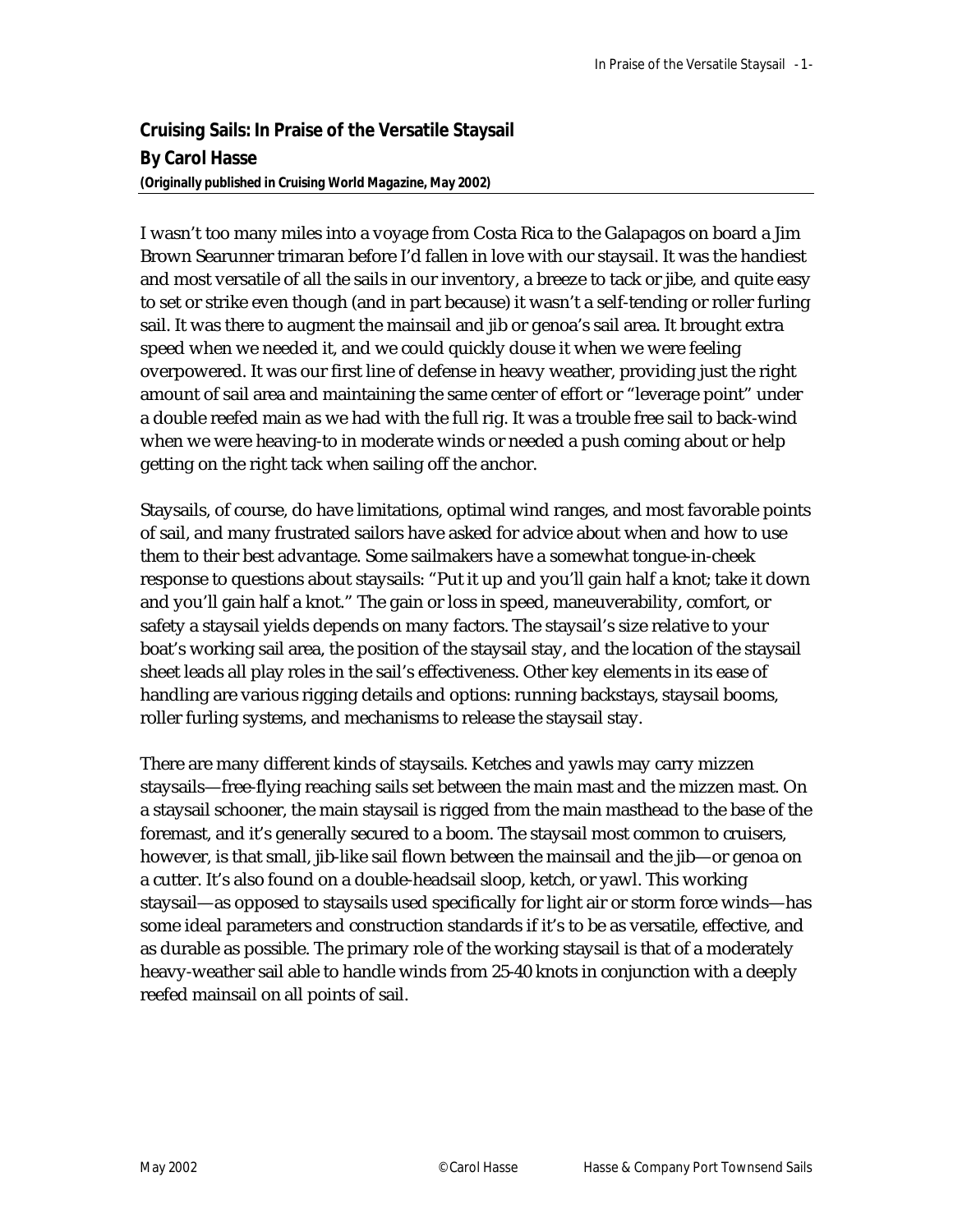## **The Right Size**

A cruising staysail's tack should be cut to just clear the bow pulpit and lifelines when its sheet is eased. An 18—30 inch tack pendant of appropriately sized UV and chafe protected Spectra webbing will raise the tack to minimize sail chafe and provide a clear view from the cockpit. Webbing pendants must be watched diligently for chafe and UV deterioration. An integral snap shackle attached to the bottom of the tack pendant makes it easier to quickly bend-on or remove the staysail.

The cruising staysail's foot should be high enough to see under on all points of sail and to allow room for opening a foredeck hatch or working ground tackle if necessary while under sail. The staysail's foot should also clear the dinghy if you carry one on the foredeck, the dodger if one is mounted over the forward hatch, and mast pulpits if you have them. Often a clew position that's just below the main gooseneck (roughly four feet above the deck on a 35-45 foot boat) ensures a practical height for the foot. While a decksweeping staysail may offer an advantage when working to weather, a higher clewed staysail will give room for green water to wash under the sail and will be a better reaching sail. To minimize wear and tear, the staysail's clew should be forward of the mast and the forward lower shroud. In addition, this allows the staysail sheets to be led inside the upper and after lower shrouds.

It's essential that the staysail clew height allows for proper trim. Unfortunately, staysail tracks are often positioned so far abaft the mast that the staysail clew must be six or seven feet above the deck to allow the sheeting point to optimally tension both leech and foot. This sheet track position and clew height is often fine for a storm staysail, but it usually won't allow for a big enough working staysail. In most cases, a staysail sheeting track will work well if it's at least two feet long (three or four feet is even better) and starts very near the forward face to the mast when viewing the boat in profile. The port and starboard tracks should be sufficiently reinforced and lie along lines that are eight to ten degrees off the centerline drawn from the staysail stay to the mast. This often places the staysail sheeting track on the cabin top, and it allows the staysail sheets a fair lead aft to cabin top winches.

A working stays'l isn't always full hoist, particularly on boats with high aspect foretriangles (tall masts and shorter fore decks). Its head angle, where luff and leech meet, shouldn't be narrower than 20 degrees or the heeling force at the top of the sail may outweigh its forward drive. Once you and the sailmaker settle on the clew position, the leech may be drawn with its angle 20 degrees or greater from the headstay.

After you decide the positions of a staysail's three corners, you can determine its square footage. If the area of the staysail doesn't represent at least 20 percent of a vessel's working sail area (100 percent of the fore-triangle plus mainsail area—not including roach—plus staysail's square footage), a single headsail may be more efficient. An inner stay may still be useful for setting a storm staysail (roughly 25 percent of the fore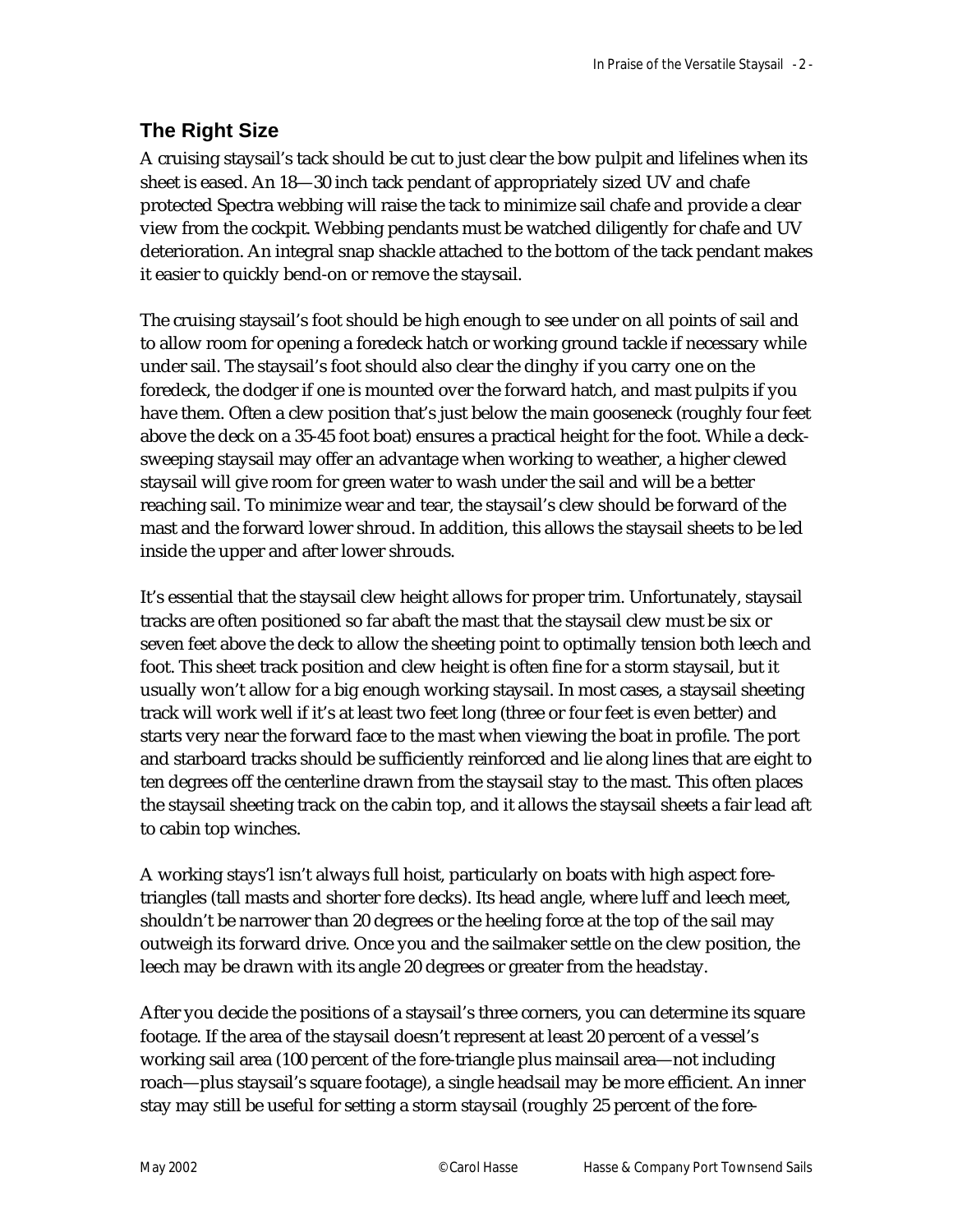triangle), but a working staysail is worth adding to the sail inventory only if it's at least 30 percent larger than the storm staysail in area. For example, a 40-foot cutter may have a 180 square foot working staysail and a 100 square foot storm staysail. A traditional cutter's working staysail can be as much as twice the size of its storm staysail and can be flown in up to 40 knots of wind with a double or triple reefed main. I remember three weeks in late October beating to Maui from Victoria, British Columbia under staysail and double reefed main on an Orca 38. The wind never fell below 35 knots nor did our boat speed drop below eight knots. The boat was perfectly balanced. (We, on the other hand, were perfectly miserable for having missed our weather window by six weeks).

## **Staysails at Work**

Because of its relatively small size and necessarily robust cloth weight, a working staysail usually doesn't start adding significantly to boat speed until the wind is blowing ten knots or more. Also, on a boat with a narrow beam and an inboard genoa/jib track, it may be difficult to have both headsails and the main well trimmed when going to weather. From a close reach to a broad reach, however, you'll feel the staysail's horsepower.

If a staysail is too full, or the slot between the leech and mainsail is too tight because of poor sail trim or shape, it will disturb the airflow and efficiency of both the jib and the mainsail, particularly when sailing close hauled. You'll also experience this problem if you have any of the following: too much sag at the staysail stay, not enough luff tension, sheet leads that are too far forward or outboard, or tired sail cloth that allows the sail's fullness to migrate aft.

A common frustration is how difficult the staysail's stay can make tacking a large genoa. One often must leave the cockpit (so unpopular these days) and guide the genoa through the stays. Coming about with the genoa is easier if the staysail is set because the staysail—particularly if left back-winded—will act as a funnel, letting the genoa slip right over it. Because the staysail may impair light-air performance, a great solution to this problem is a retractable staysail stay. When equipped with a release lever or easily tensioned wheel or turnbuckle, you can secure the stay aft near the shrouds when you're tacking in light wind. This option is complicated and may be precluded, however, if the staysail stay is rigged with a roller furling system or a boom.

A clubfooted staysail has its foot secured to a boom. Its foot may be attached to the boom (or club) with slides or lacing, but more commonly it's loose-footed (attached to the club only at its tack and clew) to facilitate trimming. While a club-footed staysail's self-tending ability is very useful when short tacking in winds over 15 knots, it has many disadvantages. For coastwise or bluewater cruising, I share yacht designer Bill Crealock's sentiments about boomed staysails: "The first splash you'll hear when you're offshore is that of the club being thrown overboard."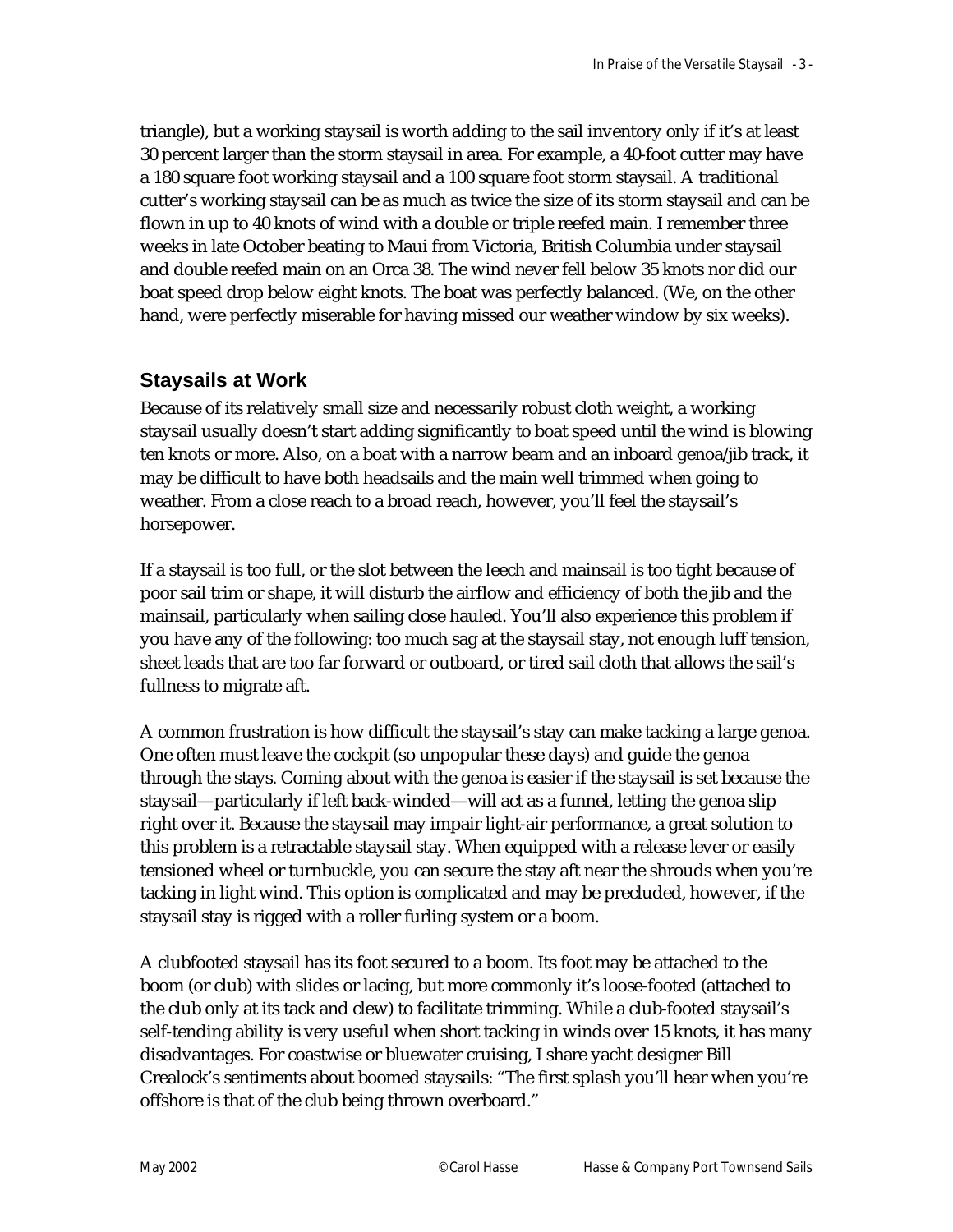One of the main reasons I don't like clubs on staysails is that they can become a crippling or lethal weapon during an accidental jibe or if a sheet parts or is let go when crew are working the foredeck. Clubs dominate the area forward of the mast, interfering with anchoring, making sail changes, keeping bow watch, storing a dinghy, or simply lounging.

When the staysail sheet is eased for a reach or a run, the boom lifts, opening the leech and allowing the forces in the head of the sail to round the boat up and induce rolling. A vang, preferably led to the cockpit, will prevent this, but it isn't commonly rigged. As the wind increases, the staysail club also needs a preventer, although it's difficult to find the necessary leverage point forward of the staysail stay to lead a preventer that will keep the sail from jibing. You should run both port and starboard leads for the preventer to the cockpit in case the staysail is caught aback or its boom is dipping into seas when the boat is rolling. Back-winding the staysail when coming about in order to speed up or ensure a new tack or when heaving to also becomes a problem with a self-tending, clubfooted stays'l. You'll have to go forward and secure the boom to windward or use a preventer led aft to hold the staysail aback. Exposed to deck wash and high winds, the staysail boom could also be a liability when you're forced to work to weather with a storm staysail in extreme conditions.

A staysail designed for a boom may be freed from its club and sheeted instead to staysail sheeting tracks retro-fitted to the cabin top or deck, as I've already described. This track is generally necessary for sheeting a storm staysail anyway. Unless a vessel is over 60 feet and single masted, it's really quite easy to tack a staysail that isn't self-tending. In fact, it can aid in staying on the new tack when coming about if you keep it back-winded while you sheet the jib or genoa home.

## **Reefing and Furling**

Whether they're free footed or on a club, staysails may have a row of reef points much like those in a traditional mainsail. A reefing staysail should have its reef row installed at an angle that elevates the reef clew above the reef tack in order to maintain the same sheet lead whether the sail is reefed or set full size. Reefing the sail must reduce sail area by approximately 30 percent to have a noticeable effect. Much deeper reefs leave a sailor with a lot of extra cloth to tidy up, which is vulnerable in heavy weather. A reefing staysail may eliminate the need for a storm staysail if its reefed size is small enough (without making the reef row too deep) and its construction is robust enough for Force 10 or greater winds.

Many accomplished sailors swear by reefing staysails, and just as many swear at them. While potentially eliminating the need to change, stow, and buy an additional sail, a reefing staysail still requires a fair amount of foredeck work to reef. And once you've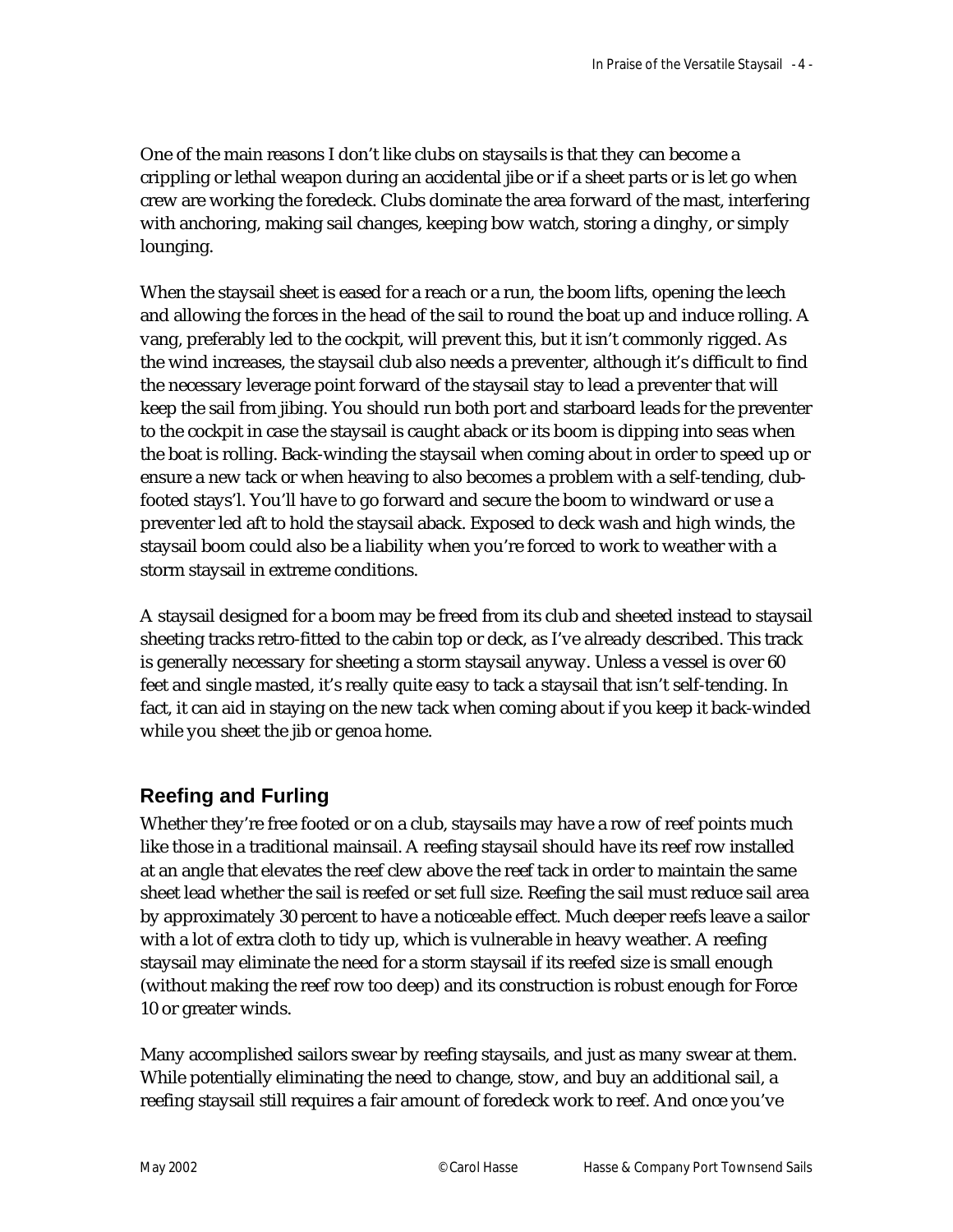reefed the sails, the possibility of the reef coming undone while coming about—or pounding—is a vexing concern, not to mention the potential of collecting green water in the bunt of the sail. ("Dead babies," was the less than charming name tall-ship sailors used for this often sail damaging nuisance.) While a little more work than reefing, bending on a dedicated storm staysail that hasn't seen routine wear and tear can be reassuring when a blow sets in.

Alternatively, roller furling systems offer an easy way to deploy, furl, and stow a staysail as well as to reduce sail area by partially furling. If construction standards and sailcloth are robust enough for heavy weather and the sail is adequately protected from sun exposure when it's furled, a furling staysail may be a viable option. The potential concerns still remain—the staysail unceremoniously unfurling at some inopportune moment and converting itself into so many telltales, slipping out of the extrusion, or even carrying away the staysail stay. I definitely wouldn't want to change a roller furling working staysail for a roller furling storm staysail in the conditions that would warrant such an undertaking. If you choose a roller furling staysail, you'll probably need to retrofit an additional sheeting point well forward of the staysail track in order to provide a proper sheeting base for the staysail when it's partially furled. And with roller furling, a retractable staysail stay becomes a more complicated option.

## **Construction Details**

Since the staysail often doubles as the heavy weather sail, robustness all around is imperative. The most failsafe staysail arrangement is a hanked-on, free-footed sail that's stoutly constructed and that's sized and shaped conservatively. It should be made of durable Dacron—even if it's a roller furling sail and even if the other working sails aboard are made of laminated cloth. Its fabric weight should be equal to or greater than the weight of the mainsail cloth, and it should be triple stitched with heavy, UV protected, polyester thread. Its corners should be heavily reinforced with six or seven layers of the same sailcloth that the sail is made of, extending along twelve to fifteen percent of the length of the luff, leech, or foot that they're supporting.

The corner hardware should be non-corroding bronze or stainless steel, built and installed to take the load of a 70 knot gust. Hydraulically pressed rings of dissimilar metals (aluminum and stainless steel is one notorious combination) that invite galvanic corrosion don't belong on any cruising sail. Webbing "strainers" may be added to enhance the strength and flexibility of the corner rings. These are  $1 - 1.5$  inch wide webbing straps that are folded in half, led through the corner ring, and sewn port and starboard a foot or so into the body of the sail. Corners protected with leather from sunlight and chafe will last longer and require fewer repairs than those that aren't.

The type of jib hanks and the way they're secured to the luff of a hanked-on staysail make a huge difference in the reliability and ease of repairing the sail. Bang-on hanked